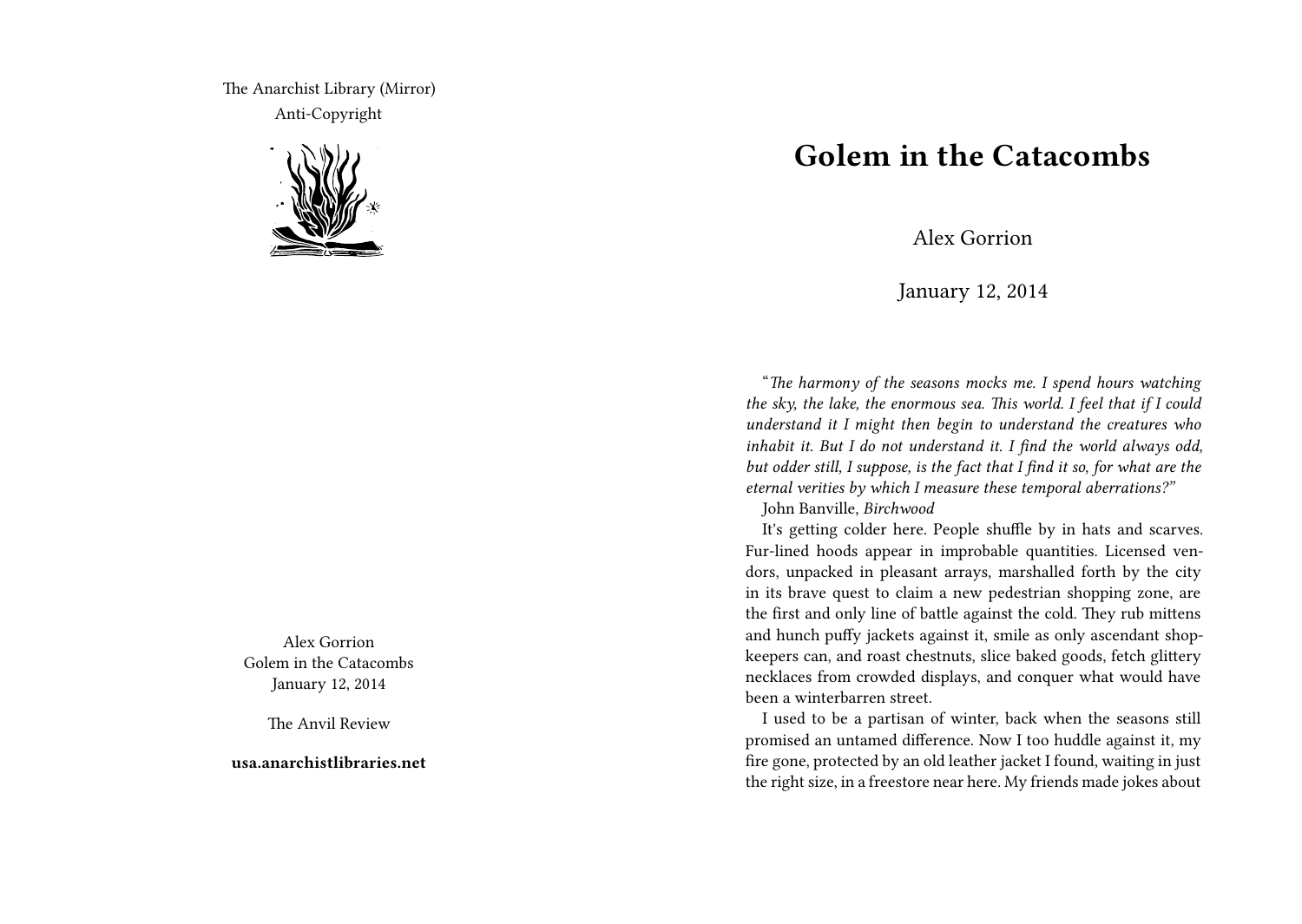it, a throwback to the '80s, evidently. When their jokes continued from time to time, I gathered they were actually made uncomfortable by my wearing of the jacket and its extinguished aesthetic.

The commodity demands its homage, even from those who must steal it. And my friends, anticapitalists to a one, go about in those sporty jackets made from materials far more polysyllabic than leather. Again the old question. Is it better to blend in, or to signal our defiance of the national religion? For myself, I just can't turn down a jacket that still works, and my brain won't accept that the dull brown thing actually draws attention from the citizens sunk in layers of equally mundane garb, hiding away from temperatures that still have not passed freezing.

They are a frigid people, with few defenses against even a lackluster winter. Nonetheless, this year there are fewer gloves in evidence. More people are keeping their fingers free to tap on little screens, their faces awash in blue glow, as they scuttle blindly down the streets.

The new device is finally triumphing in this economically holdout nation. Could anyone ever have doubted it? What sorts of homogenization is something so flimsy as "culture" able to hold back? This is the difference between a hula hoop and an iPhone. One is a product that may catch on or not. The other is an army that must be quartered.

The entire citizenry has revealed their vapidity. They are mere bodies stripped of all their limbs and plugged into a vast matrix of domination, perpetually vacated to serve as conduit for the *flux* of power. Lost creatures who fumble around in smug devices looking for love or distraction. They are children who have never learned to read maps or ask for directions, children whose intimate haunts that were never trusted to paper have now been thoroughly mapped by the devices they carry with them. The impoverished oral culture that remains has been forced through this new apparatus. There is no more face-to-face communication; all of it is legible now to the authorities.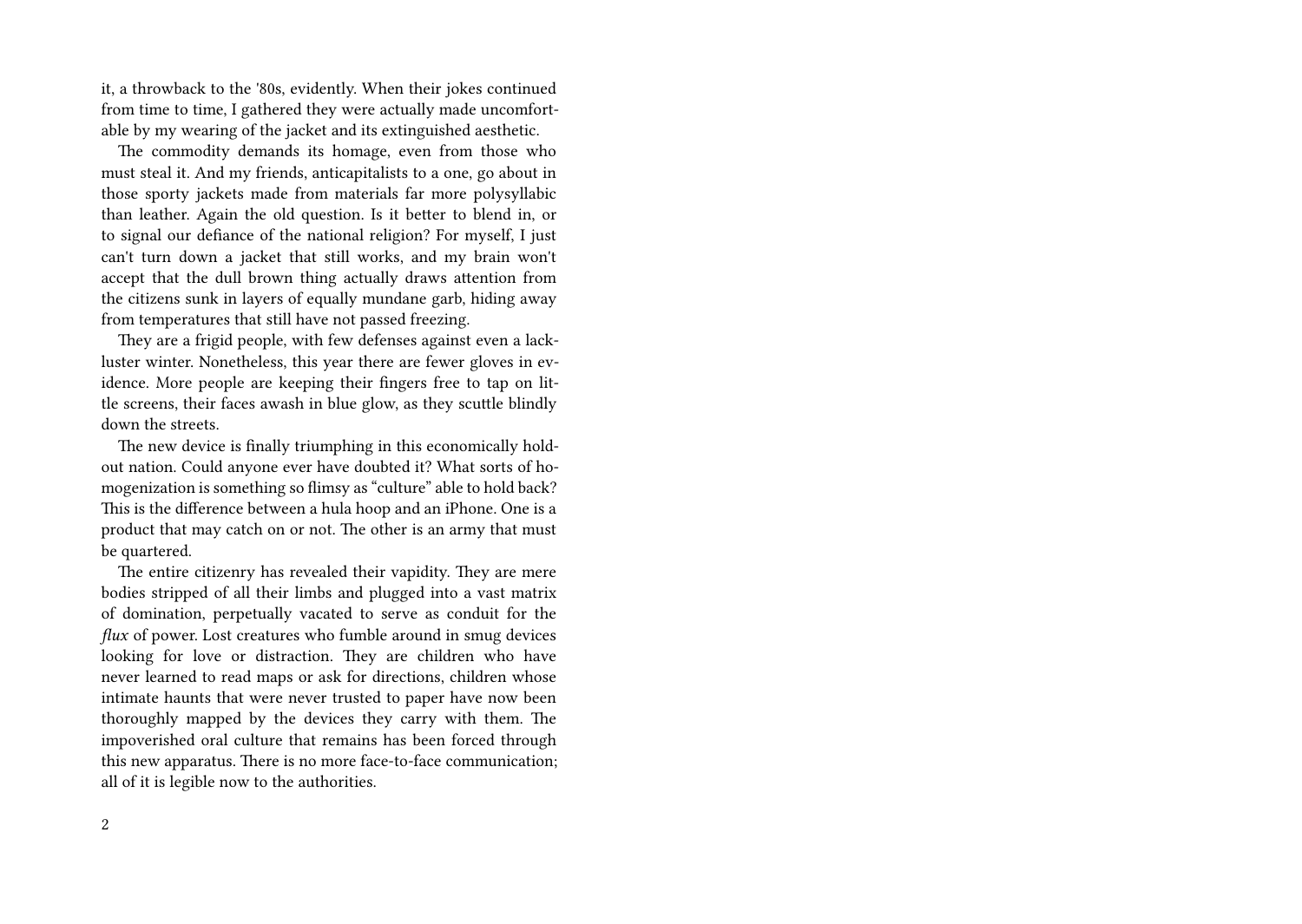The cellphone that shares my room sometimes like an evil stranger heralds the arrival of a new message with a cheerful arrangement of beeps. After a time I pick it up, already imagining the number of the one person I wish most to hear from. But there are only five digits on the screen. An automatic message from the phone company, wishing me a happy birthday—did I put down this day, of all days, as my birthday?—and offering me a present, a free gift, which I only have to claim by logging on to their website. I unplug the broken thing and, batteryless, it dies. Every device should be equally crippled. I turn back to the article I am writing.

In a parallel universe where justice reigns, all those cretins who claimed the internet would bring us closer together and Twitter would make the revolution are being lined up against the wall in an old park and shot. Not out of vindictiveness or vengeance. The purpose of the executions is educational.

"Don't worry," each of the condemned is told as blindfolds are affixed. "It's all okay: we'll update your Facebook."

But parallel lines never intersect, and as ours progresses, the parks and squares empty out. Only wraiths pass by, absent to themselves, linked in a psychic death pact to another wraith staring somewhere at the same glowing screen. Only a few are still resentfully here, temporarily anchored by domesticated dogs for whom no application yet exists to take on walks. But even the housepets appear more neurotic as they pull against a leash that connects only to dead weight. They stare frantically at nothing, like inmates too long interned.

I think of a resolution to make on New Years. From now on, whenever I encounter a cyborg, I will speak only to the device, the brain, and ignore the flesh-head that still pretends to be in charge. Someone should start killing cyborgs, smashing the devices and liberating the golem they hold in thrall.

A year ago a wave of graffiti appeared in a park near my house. It was the first sign of life to have appeared there in some time. The occasion, I gathered, was the premature death of a member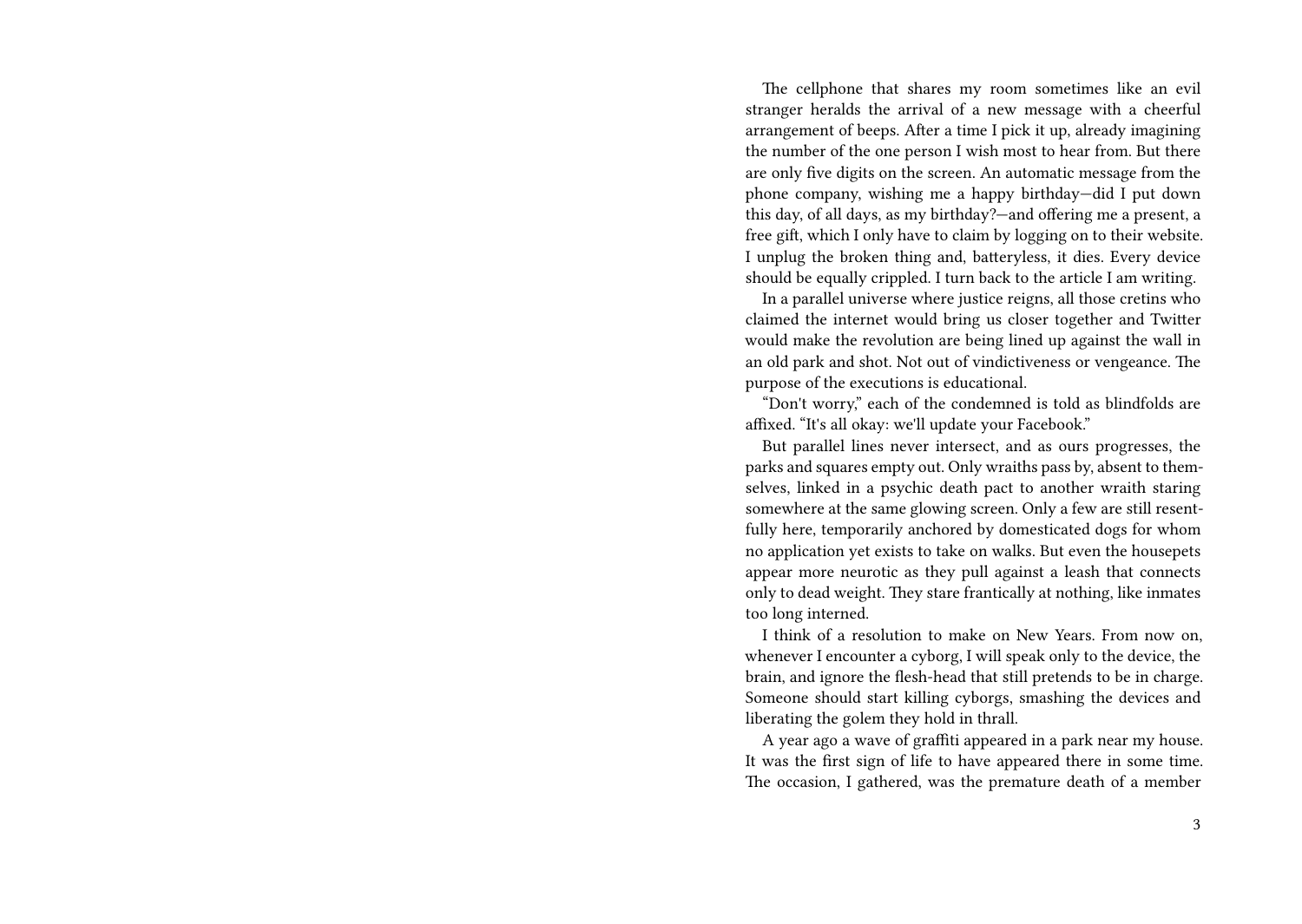of a circle of young people who sometimes gathered on the stairs. "Alex," the inked etchings inscribed, "We will remember you." "Alex, brother, we won't forget." "Alex, you were my first love." The wall stood almost always alone. The kids I associated with it appeared less and less often. Had I only dreamt them? The graffiti, as such, seemed like its own tribe. When the wall was washed clean, the writing appeared again, as if by magic. Now there is nothing there. I wonder if I am the only one who remembers that unknown boy. What has become of his friends?

And what superb instinct leads us to scratch away at the indelible façade of our world right at that moment when one of us snuffs out their meaningless life? As if the excess of agony standing like stale water that no apparatus yet designed can wash away pushes us Borf-like to attempt the impermissible, the inscription of our experiences in the metallic flanks of our prison. In moments like these it seems that everyone is aware that amnesia is included in the bylaws of Order; and therefore, to not forget, we must break the law. The only walls we are allowed to transform are on Facebook, mapping for the enemy.

Today, true grieving demands we resort to graffiti. In a time not far off—already arrived in some parts—it will demand terrorism.

Such a tragedy that suicide loses its enchantment with age. Precisely as we have nothing left to lose, we lose the resolve to go out with dignity in that ultimate, irrecuperable subversion. As though we were genetically programmed to weaken just in those years when we can claim empirical proof that, no, things will not get better, it seems the onset of a hormonal listlessness, the liquification of a certain moral fiber running through our core, enlists us to plod along with the whole of our society, look away or grimace as we might, but ever onwards, in furtherance of whatever harebrained course the species has set.

The political consequences of this resulting lack of elderly suicide bombers are immense. Social stability may lay thanks for its prosperity on the doorstep of that biological cowardice with which

directly into the ears of the golem, who will continue to slide like oil over the surface of the muted landscape, blind and limbless, doing whatever it takes to avoid wondering how they got there.

Such music is the pinnacle of our civilization. What beautiful sounds we invent, to play while the ship sinks, the weight of its spite bringing the whole sea down with it.

A gust of tepid wind blows past me. I have finished my circle and found nothing to keep me. An alcoholic sits on a bench, howling at the empty streets. Young people drift by, ears plugged to the world, bobbing their heads to unheard tunes. A dog barks. A motorcycle idles. When someone passes close enough, I hear a faint, electric rendition of song.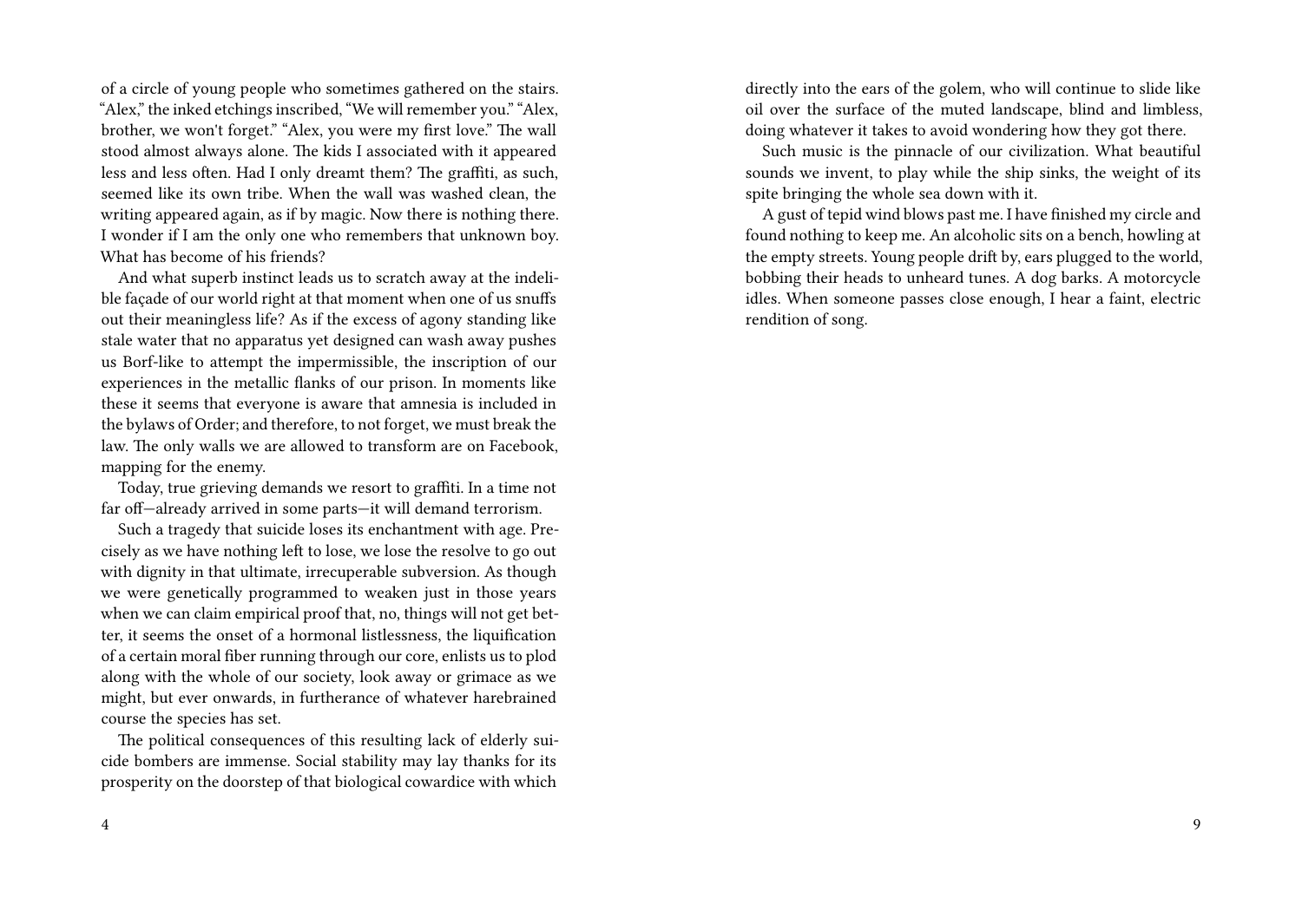labor, until now that labor has been provided by patriarchy or colonialism. In the Wikipedia age, the voluntary character of unwaged production is largely different.

The new apparatuses of social networking also begin to quantify informal power (the very informal power that has always held primary importance, even and especially in the institutions of formal power, which could not work without it) in "likes", "friends", and "followers". But this version of informal power is not the kind created by protagonists, it is the kind produced by a mill wheel set spinning by a hundred chained bodies each chasing after their own loneliness.

There are some who attempt to pirate power at the level of property, using unregulated spaces in the new apparatuses to steal and share the digital commodities that make up such a large part of the global economy. But alienation extends so far beyond property, they can only hope to be privateers. The free circulation of the product they have liberated brings no benefit to the major concentrations of capital, whose spokespersons tell of tremendous economic losses. Surely, such crimes will not go unpunished, and in the future, prevented, as the State cannot abide unregulated space. But at a level much more dear to the world-machine than that of paltry capital accumulation, these would-be pirates are doing important work, thus they are allowed a certain license (though it is a license the most powerful nations will not recognize, just as the privateers were legally commissioned criminals in a polyarchic global system).

The service they render is to maintain and even expand the project of social control. They are the next chapter in the dilemma of the workers who occupy their factory and keep on producing. To name a common example, they have liberated music—what could be more beautiful? But this is not a pirate cassette, taped off the radio and shared among friends on a boombox in the park. This is a digital file that will be added to an inhumanly extensive library, linked in to the web for the collection of metadata, and fed

8

failures cling to failure and rebels, at their very best, cling to those same gestures that have long since let them down.

Even the engineers of each new apparatus are feeling lonely. How many start-up geeks marketing the latest Twitter spin-off or networking app sincerely believe that their invention might bring people closer? Convince a prisoner that freedom is made of walls, and they will build new cells all on their own. The guards have put down their guns but they can't hand out bricks fast enough. The general population scouts out the new galleries and wings. *Is this what we've been looking for?*

We often tell of Baron Hausmann of Paris, the rightwing architect who redesigned the city in time for the Commune, widening avenues and intersections, enclosing common spaces, to take the defensive advantage away from a population in revolt and allow an invading army easy access, changing the very terrain to favor a new kind of war.

We should speak more of Ildefons Cerdà, the utopian socialist architect who redesigned Barcelona in the 1860s. He sought to use architecture to bring about social justice and defuse class conflict by bringing rich and poor together in harmony. The modifications he left behind were nearly the same as those that had been imposed on Paris.

This is not new, but it is getting more common. Nowadays, hip CEOs debate whether technology will overcome alienation and powerlessness or whether it is increasingly totalitarian. One pole in this debate labors all the faster to develop new technologies, hoping to find the one that will really save us, and the other promotes conscious capitalism and donates profits to NGOs.

Those who do not take sides in the social war and commit themselves to a path of negation maintain an affective allegiance to power, and the only way for them to reconcile this allegiance with whatever residual feelings of being human still trouble them in their new cyborg physiology is to decorate these allegiances, to pour even more affective attention into the "improvement" of the